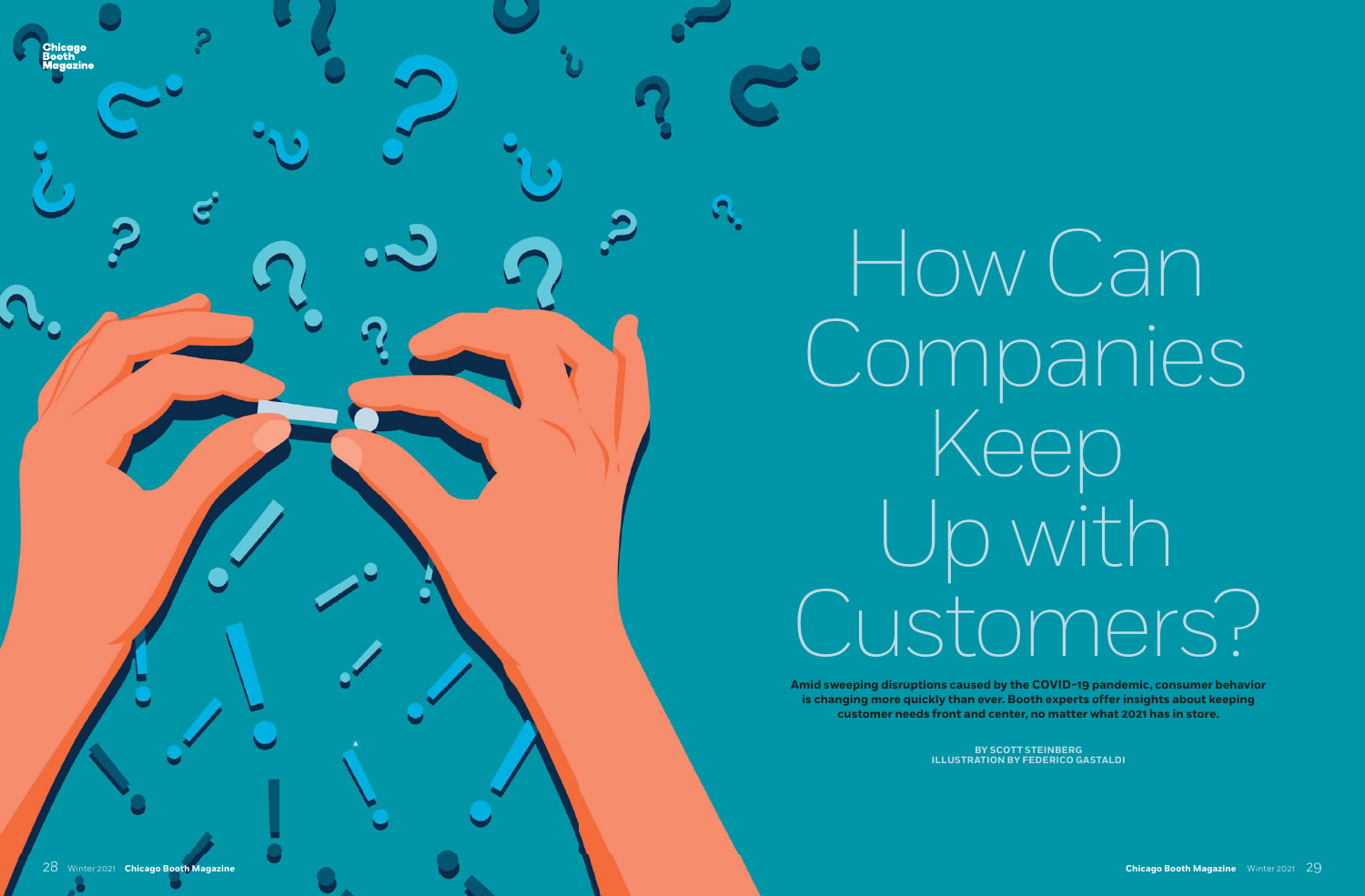I n the wake of COVID-19's arrival, a whopping 75 percent of consumers have changed their shopping behaviors, and four in 10 have reduced their overall spending. Big purchases are being delayed, nonessential acquisitions are being scrapped, and the majority of households expect their shopping habits to permanently shift, putting the squeeze on businesses big and small. With over 90 percent of executives likewise expecting the impact of the coronavirus to fundamentally change the way in which they do business, according to recent research by McKinsey & Company, the consensus is in. As nearly nine in 10 executive leaders note, the pandemic is expected to produce a lasting shift in customers' purchasing patterns that will continue long after its economic and social effects recede.

> "The pandemic has shown the fragility of optimized systems such as grocery supply chains," noted professor of marketing **Oleg Urminsky.** "When shutdowns started in early to mid-March, customers drastically changed their shopping behavior. . . . Then, after a few weeks, their behavior shifted again. In the future businesses may need to have more flexibility in their systems to be able to respond to sudden changes like this in the marketplace." (See "Illuminating Dramatic Changes in Grocery Shopping," next page, for more on Urminsky's research.)

> While the pandemic's economic impact is upending traditional operating systems and business models, these seismic shifts can also drive forward-thinking firms and business leaders to spark new transformations that can benefit consumers.

"Disruption and change may be uncomfortable, but they are also powerful catalysts for innovation," reminded **Sumit Singh, '14,** CEO of popular online pet retailer Chewy, headquartered in Dania Beach, Florida. "While we must anticipate continuing external disruptions, we can also excel as business leaders by introducing innovations of our own, in service of our customers and employees alike."

### **CATALYZING CHANGE AT CHEWY**

For Chewy, evolving in response to the challenges of the pandemic not only included introducing new "Connect with a Vet" telehealth services to provide medical advice to pet owners stuck home on lockdown. It also meant rapidly transitioning its 2,000-strong team of customer service agents to a nearly 100 percent remote work environment, and quickly shifting to methods of communication with shoppers that are primarily driven by digital mediums such as online chats, emails, and social network exchanges. As a result of these unexpected shifts, a company initially envisioned primarily as a simple and convenient place to purchase toys, kibble, and treats has since grown to become a promising source of pet-related services of all kinds, and the largest e-commerce pet pharmacy provider in the country.

Learning to apply leaner and meaner operating strategies, embrace a scrappier business model, and leverage technology innovations more capably in the face of disruption can help organizations stay one step ahead of the curve, Singh noted. Likewise, he advised, it's also vital for executives hoping to successfully navigate uncertainty to embrace new

industry advancements as well. In keeping with these shifts, this past October, the company rolled out its first fully automated fulfillment and distribution center, in Archbald, Pennsylvania, which is anticipated to reduce fulfillment costs by a third and improve operations efficiency by up to 45 percent.

Buoyed by these and other changes the company has made, Chewy's stock price more than doubled in 2020, the company's workforce grew to over 18,000 people, and the publicly traded company continued to notch up multiple quarters of record-setting customer growth. Skyrocketing interest in pet adoption and consumers' reliance on online shopping have also led to significant gains for Chewy's shareholders, a turn of good fortune that the company has made a point to roll right back into its community. The firm has since donated more than \$30 million in food, medication, and supplies to GreaterGood.org and other animal welfare organizations and rescue centers to help these organizations weather the ongoing pandemic.

Still, any business's fortunes can wax and wane faster than ever in today's environment of sudden and unexpected change. The surest way to keep up with fastchanging times and trends isn't to continue repeatedly applying the same historical business strategies and solutions in the face of rapidly evolving markets, Singh suggested. Rather, it's to use uncertainty and disruption as sources of motivation to proactively disrupt yourself before competitors do. Likewise, he said, it pays to leverage emerging socioeconomic changes as a catalyst to evolve your own strategies in time with shifting customer needs and competitive landscapes.

"There are two specific qualities that leaders must display now in order to stay one step ahead of the curve," Singh noted. "The first is the ability to anticipate what's coming next, and the second is the ability to think big and invent." At Chewy, Singh encourages leaders to stay close to their customers using metrics and insights, and to think bigger and rapidly innovate on behalf of their clients. "Customer centricity must be infused into your corporate culture, along with a shared sense of mission to deliver an exceptional experience every time," he said. "Your entire organization should practice these principles every day."

### **LEADING WITH INNOVATION**

One company that's been quick to adapt in light of recent changes is upscale convenience store chain Foxtrot, whose popular markets sell in house and deliver a curated selection of groceries and meals to shoppers' doorsteps. "Being a CEO, I'm constantly focused on new and emerging trends, and ways to get my teams thinking about how high-tech innovations like cashier-less checkouts and social shopping are going to impact our

business model," noted cofounder **Mike LaVitola, '14.** "As a modern executive, you need to read voraciously, spend time speaking to innovators in complementary fields, and really do your homework here."

Originally launched in 2013 as a beverage delivery app for students, the trendy Chicago-based retailer and foodservice staple has spent 2020 finding ways to stay more closely dialed into its customers—and the insights they can provide. Since COVID-19 hit, the company has begun to roll out contactless delivery options, on-demand café pickup options, and new shipping capabilities, among other advancements. But perhaps the firm's biggest windfalls have come through enhancements to its frequent-shopper loyalty program, for which it has created unique, time-limited offers designed to boost app-based traffic and online sales. To date the program has delivered a 30 percent sales uptick in featured category items, delivering welcome wins for the organization in a time of great uncertainty.

# **Illuminating Dramatic Changes in Grocery Shopping**

Throughout 2020, as business leaders responded to ever-evolving challenges on the ground, researchers from a variety of disciplines at Chicago Booth dove into the data to illuminate new insights about the pandemic's impact—from the economic impact of stimulus measures, to ramifications for the US labor force, the effect on markets, and much more.

Professor of marketing **Oleg Urminsky,** along with the University of Michigan's A. Yeşim Orhun, used Nielsen Homescan Panel Data to look into how the pandemic affected consumers' grocery purchasing and stockpiling habits, analyzing how shoppers' behaviors changed during the early weeks of the pandemic and the lockdown period that followed.

They found that consumers drastically changed their shopping habits to stockpile, substantially increasing both the number of shopping trips they made and how much they purchased in each trip, compared to their prior shopping patterns. "Think of shoppers with overflowing shopping carts, coming home and stuffing the freezer and the cupboards," said Urminsky. "Then, after a few weeks, their behavior shifted again, into lockdown mode, making fewer but larger shopping trips than they normally would."

Interestingly, the pair found that these changes in behavior were not consistent across different shoppers. "In particular, lower income shoppers changed their behavior less—doing less stockpiling, and less reduction in trips but increasing in amounts during the lockdown period," said Urminsky. "We think this occurred because low-income consumers had less financial ability to shift their shopping, and as a result, low-income consumers may have been less prepared for the pandemic."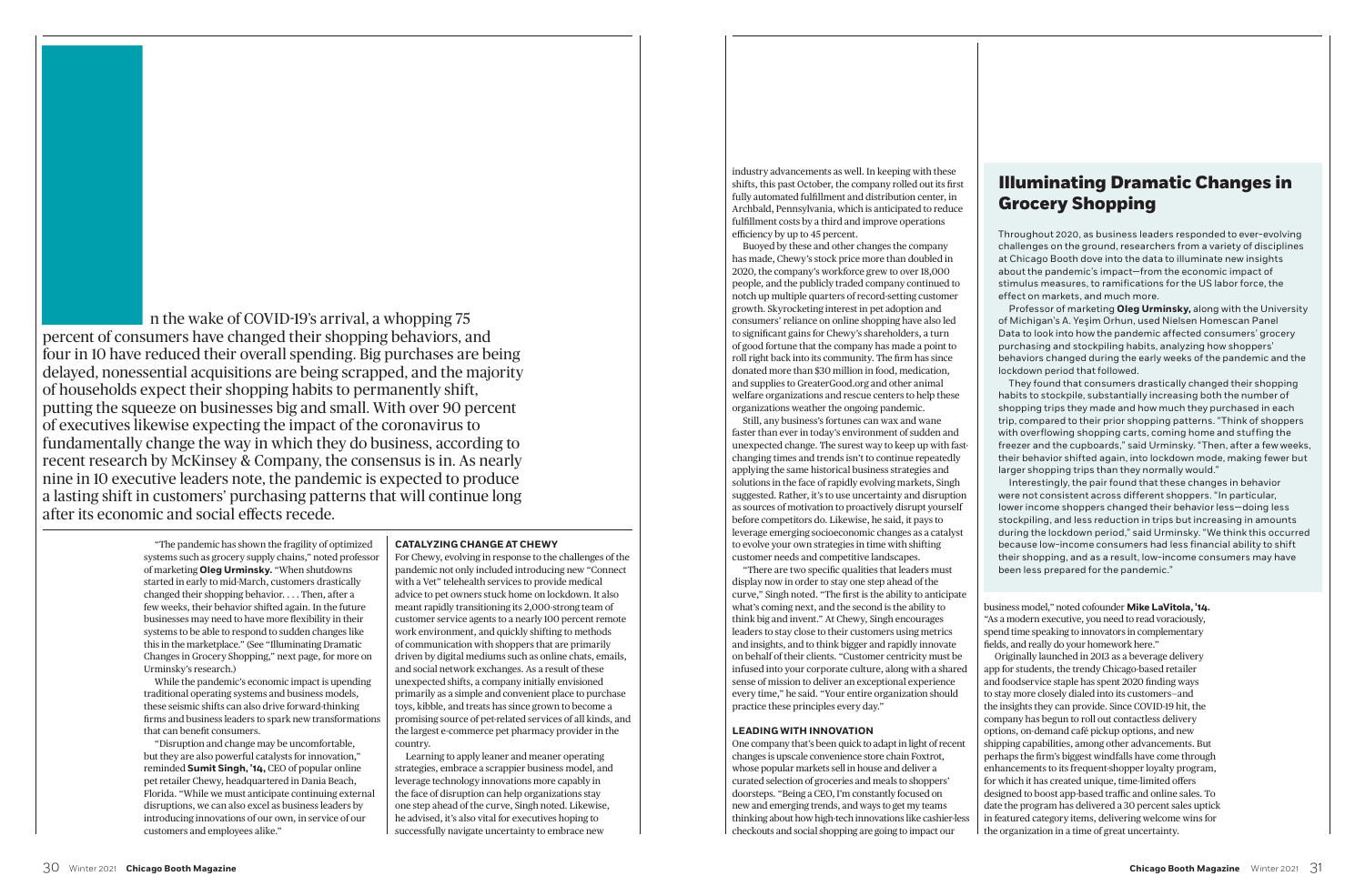PHOTOGRAPHS COURTESY OF CHEWY





LaVitola credits part of Foxtrot's ongoing success to understanding its core value proposition: fast and convenient access to top-quality, handpicked offerings and items. In navigating, he relies on the lessons he learned at Booth, as well as a close focus on customers' changing needs and interests.

"COVID-19 has fundamentally changed the way in which we work, but despite the challenges that 2020 brought, it's also helped drive innovation across the board," LaVitola explained. "Our real-estate team has uncovered new, unbelievable store locations and reinvented our store format to drive our dayparting business [ad-driven promotions scheduled on the basis of a time of day]." When COVID-19 began preventing in-person celebrations and gatherings, LaVitola's team observed many customers sending gifts to each other. "Our merchandise team reinvented gifting and expanded our selection of organic wines, driving 25

technologies offers solutions for staying ahead of unexpected developments. Technologies such as artificial intelligence, data analysis tools that can help you make smarter decisions, and business process automation solutions that streamline operations will only become more vital.

Of course, all the new technologies and groundbreaking apps in the world ultimately mean little if you can't translate their upsides into actionable business strategies, reminded Singh. That's because customer experience is everything in tomorrow's commercial world. "Customers expect us to be authentic and trusted advisors," said Singh, noting that this applies to internal customers in every business department as well. But while 82 percent of marketers feel that their brands are living up to customers' expectations, just one in 10 clients actually agrees, according to a consumer experience survey by SaaS firm Acquia. It's imperative to also keep a laser focus on what counts most as an organization, said Singh: finding ways to create customer experiences that audiences will adore, that will inspire shopper loyalty, and that will continue to keep buyers coming back for more.



## **Leading Amid Unprecedented Disruption**

Amid the tumult of 2020, the observation that these times are unprecedented has become a cliché. But as 2021 dawns and new changes and challenges continue, it will be critical for leaders to keep a level head in the face of disruption—at least until "these times" can be a little more "precedented" again.

Here, Chewy CEO **Sumit Singh, '14,** and Foxtrot CEO **Mike LaVitola, '14,** offered their best advice for staying calm when things are topsy-turvy.

**Stay laser focused on customer needs** using technology tools, online surveys, and direct one-on-one feedback. Shoppers' interests and operating realities can now shift on a dime. Understanding the pain points they face now, and even predicting what challenges they'll face next, can help you uncover new ways to make yourself essential, said Singh.

**Seek cost-affordable methods of experimentation and learning.** Testing out pilot programs or a minimum viable product can prove a helpful way to rapidly source insights from your target market and increase the odds of finding success with new ventures, the pair emphasized.

**Apply measurable metrics to every choice you make** so you can track and continuously improve products, processes, and programs, noted LaVitola. Don't be afraid to revisit and revise your strategies and approaches as you gain more feedback and information.

**Be a curious optimist, and an eager learner.** Operating conditions and situations on the ground can shift rapidly right now. In the event of an unexpected setback, remember: a simple pivot could help you right the ship again, LaVitola and Singh reminded.

percent more sales," LaVitola said. "We expanded our gifting options, driving average order value up by 10 percent in the process."

In other words, said LaVitola, a business's ability to respond to disruption is largely a matter of its willingness to take an objective look at itself and its capabilities in light of new events, and its willingness to make necessary changes. "At Foxtrot we've chosen to respond to the pressures that the pandemic has presented with a strategy of inspired creativity, deep collaboration, and organizational alignment. It's more important than ever to stay dialed into clients' needs." No matter how uncertain times like these are, he noted, "your customers will tell you what they want—it's up to you as a business leader to really listen." Bearing this in mind, it's important to encourage employees who interact with customers regularly to speak up and share their feedback and insights. As a business, LaVitola said, it's vital to be "really connected internally," and implement platforms and programs that can help clients themselves have a voice in your transformation process.

### **DESIGNING BETTER CUSTOMER EXPERIENCES**

Also important for organizations to note: flexibility and agility are only becoming more crucial to strive for, as the need to pivot on a dime will continue to grow in 2021 and beyond. "You need to find ways both to be hyper-dialed into your customer's needs and to move more quickly on these insights," explained LaVitola. "Curiosity is essential: I'm constantly thinking about how emerging technologies and trends and new industry developments are going to impact our business model."

But while technology promises to provide organizations with the flexibility needed to adapt to unexpected developments, many businesses continue to struggle to keep up with the pace of technological change happening today. However, learning how to effectively adopt and implement future-focused hightech innovations will only become even more critical to maintaining long-term business success in coming years, long after the pandemic recedes. "The shift in consumer demand toward online channels has accelerated dramatically due to the pandemic," said Singh. "Customers will only continue to demand more from companies, who must rise to the challenge of minimizing supply chain disruption and offering myriad solutions."

Staying attuned to changes in the marketplace and customer habits (which technology allows you to monitor and predict) is vital to remaining agile and competitive, he asserted. Thankfully for firms of every size in every field looking to reinvent or reposition themselves to thrive in coming years, a host of new

**To serve customers stuck at home, pet retailer Chewy launched a new "Connect with a Vet" telehealth service in 2020.**

**Focus on customer needs today, then anticipate what challenges shoppers might face next, advised Chewy CEO Sumit Singh, '14.**